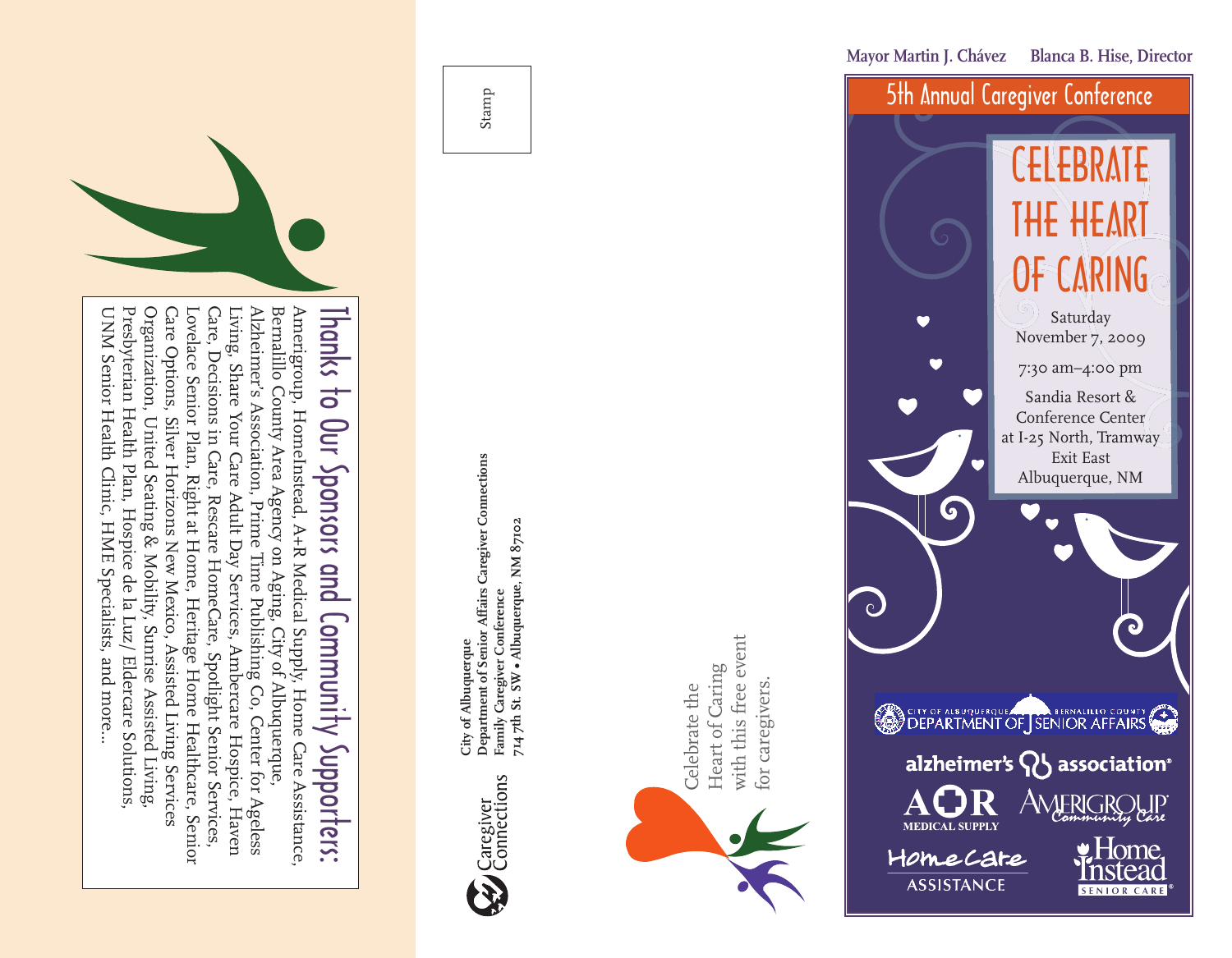

# **Registration begins at 7:30 am**

A day designed to honor caregivers with helpful information, free massages, lunch and the pampering you deserve. Join the conversation with professionals & other caregivers.

**Hear** keynote speaker, James Huysman, author of *Take Your Oxygen First: Protecting your Health and Happiness While Caring for a Loved One with Memory Loss*.

**Choose** from a variety of workshops including:

- What to Do if Your Loved One Can No Longer Make Decisions
- How to use Government Programs to Pay for In-Home Care
- Services for Veterans
- Reducing Stress and Avoiding Burn-out
- Going to the Doctor? Know what to Say? Effective Time with Providers
- Who's in Charge Here? Coordinating Care Effectively

**Learn** how to transfer folks with mobility impairments without breaking your back courtesy of Comfort Keepers

Comfort **Keepers** 

**Browse** our 100 vendors

**Sing Along** with entertainer Joe Blyth at lunch

# **FREE RESPITE CARE IS AVAILABLE**

FREE!

**On Site or At Home for your Loved Ones for this One-day Event**

Sign up early—Limited Space Available, first come first served

**At Home:** Reimbursement forms for **in-home care** can be requested by calling Siobhan Mitchell at the NM Alzheimer's Association

(505) 266-4473

**On Site:** For **on-site respite care**, call Diane Daley at Share Your Care Inc., (505) 298-1700 x 31

**Respite Care Registration Deadline is October 25, 2009**

#### **Conference Location**

Sandia Resort and Conference Center Rainbow Rd. Albuquerque, NM

**Directions:** Sandia Resort and Conference Center is located just north of Albuquerque, east of I-25 on the north side of Tramway. The Conference Center has a separate entrance off Tramway. To park nearest the Conference Center, turn onto Hummingbird Land (not Rainbow Road, the main entrance).

**For more information call (505) 764-6400**

**Sponsors and Community Supporters**: Amerigroup, HomeInstead, A+R Medical Supply, Home Care Assistance, Bernalillo County Area Agency on Aging, City of Albuquerque, Alzheimer's Association, Prime Time Publishing Co, Center for Ageless Living, Share Your Care Adult Day Services, Ambercare Hospice, Haven Care, Decisions in Care, Rescare HomeCare, Spotlight Senior Services, Lovelace Senior Plan, Right at Home, Heritage Home Healthcare, Senior Care Options, Silver Horizons New Mexico, Assisted Living Services Organization, United Seating & Mobility, Sunrise Assisted Living, Presbyterian Health Plan, Hospice de la Luz/ Eldercare Solutions, UNM Senior Health Clinic, HME Specialists, and more...

# 3 Easy Ways to Register

- **1**. Fill out this form, cut out and mail to: Department of Senior Affairs Caregiver Connections 714 7th St. SW • Albuquerque, NM 87102  $\gamma$ 
	- 2. Fax this form to (505) 247-1341
	- 3. Phone 311 (Citizens Contact Center) 24 hours a day, or call (505) 764-6400

| Name         |                                                            |     |  |
|--------------|------------------------------------------------------------|-----|--|
|              | Agency (if applicable)                                     |     |  |
|              | <b>Mailing Address</b>                                     |     |  |
| City         |                                                            |     |  |
| <b>State</b> |                                                            | Zip |  |
| Phone        |                                                            |     |  |
| E-mail       |                                                            |     |  |
|              | How are you related to the person<br>you provide care for? |     |  |
|              | Family (informal)<br>Professional caregiver                |     |  |
|              |                                                            |     |  |

For Licensed Professionals: Continuing Education Units (CEUs) Pending for Social Work and Certified Case Managers Contact (505) 764-6400 There is a \$25 fee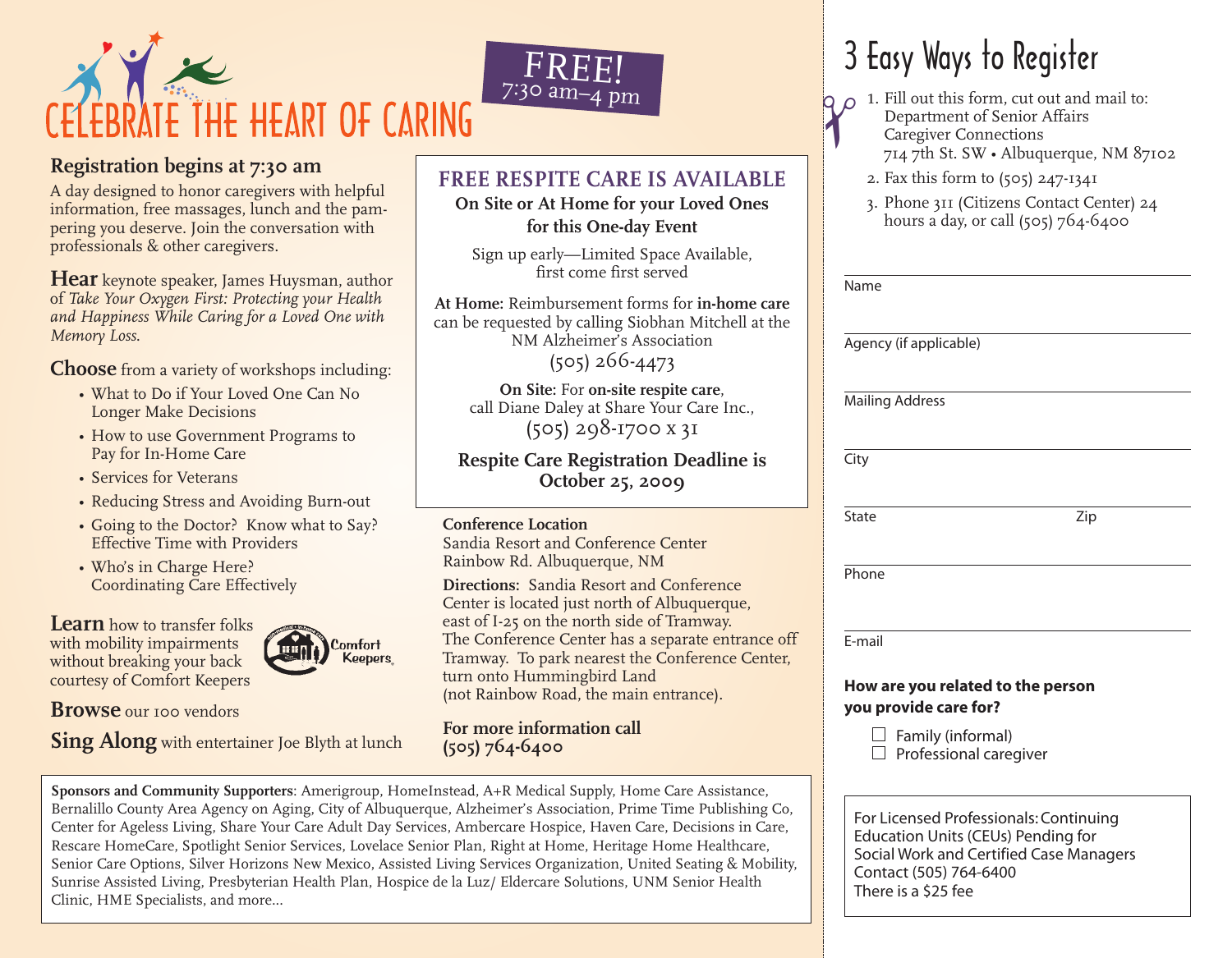

# **CELEBRATE** THE HEARI **CARING** Saturday November 7, 2009

7:30 am-4:00 pm Sandia Resort

SAVE THE DATE!

# **7:30–8:30 am**

# **REGISTRATION**

#### **8:30–9:00 am**

# **WELCOME & OPENING CEREMONY**

Master of Ceremonies: Mike Hernandez, Channel 13 News Native American Blessing and Spiritual Reflections

# **WELCOMING REMARKS**

Blanca B. Hise, Director Department of Senior Affairs City of Albuquerque

Agnes Vallejos, Executive Director Alzheimer's Association, New Mexico Chapter

Nick Pavlakos, Executive Director Share Your Care, Inc.

Laura Hopkins, CEO, AmeriGroup

#### **9:00–10:00 am**

# **KEYNOTE PRESENTATION**

James Huysman, Author of *Take Your Oxygen First: Protecting your Health and Happiness While Caring for a Loved One with Memory Loss*





**10:45–11:45 am**

# **BREAKOUT SESSIONS/WORKSHOPS**

# **Caregiver Issues: Taking Care of Yourself**

**Geriatric Care Management: How to Assess Needs and How to Find Respite:** Joy Klotz, City of Albuquerque, DSA; Sharon Miles, LISW, Senior Care Options

#### **What to Do When Legal and Financial Matters Get Out of Control:** Nell Graham Sale, Pregenzer Baysinger Wideman & Sale PC

**Alzheimer's and Dementia Caregiving— Effective Communication and Approaches:** Jytte Lokvig, PhD, author of *Alzheimer's From A to Z*

#### **Veterans Programs— How to Access Services, Eligibility, Specialty Care & NM Veteran Service Centers** NM Veteran Service Centers

#### **12:00 noon–1:00 pm**

# **LUNCH, AWARDS AND DOOR PRIZE DRAWINGS**

- Caregiver of the Year & Community Hero of the Year Awards.
- Entertainment by Joe Blyth (Sponsored by Sandia Hearing)

Albuquerque Public Schools Initiative

### **10:15–10:45 am MORNING BREAK**

- Community Resource Information Tables
- Pampering Activities
- Exhibits/Vendors
- Refreshments

**10:00–10:15 am**

# **ACKNOWLEDGEMENTS AND INFORMATION**

Special Thanks to Sponsors, Door Prize Drawings, Explanation of Coffee Chats and Pampering Activities

# **10:15–10:45 am**

# **"TYPICAL OR TROUBLED?"— UNDERSTANDING ADOLESCENT BEHAVIORS & RECOGNIZING RISKS**

Special Resources and Information for Grandparents Raising Teen Grandchildren

City of Albuquerque &